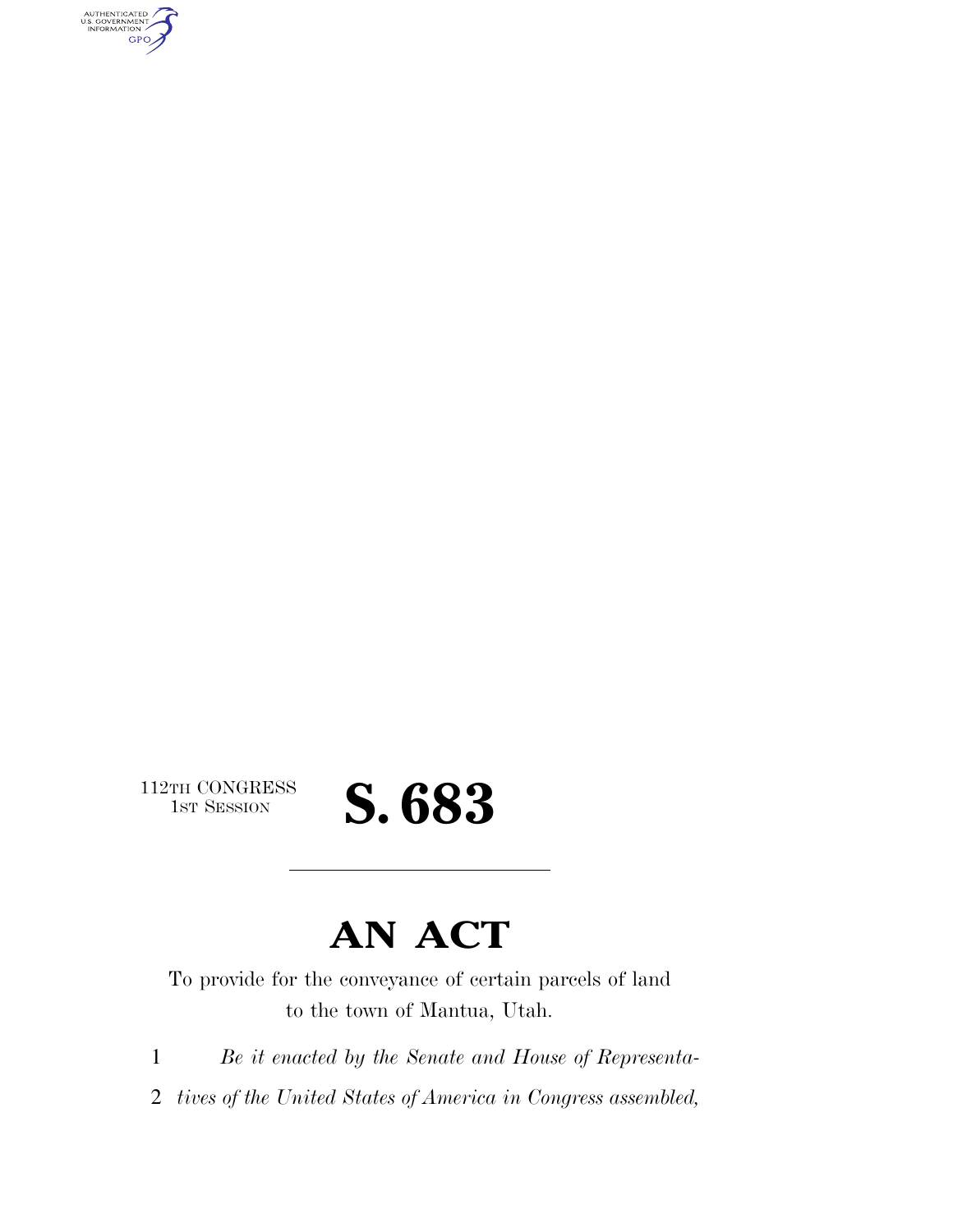**SECTION 1. SHORT TITLE.** 

 This Act may be cited as the ''Box Elder Utah Land Conveyance Act''.

## **SEC. 2. CONVEYANCE.**

(a) DEFINITIONS.—In this section:

 (1) MAP.—The term ''map'' means the map en- titled ''Box Elder Utah Land Conveyance Act'' and dated June 23, 2011.

 (2) NATIONAL FOREST SYSTEM LAND.—The term ''National Forest System land'' means the ap- proximately 31.5 acres of National Forest System land in Box Elder County, Utah, that is generally depicted on the map as parcels A, B, and C.

 (3) SECRETARY.—The term ''Secretary'' means the Secretary of Agriculture.

 (4) TOWN.—The term ''Town'' means the town of Mantua, Utah.

 (b) CONVEYANCE.—On the request of the Town sub- mitted to the Secretary by the date that is not later than 1 year after the date of enactment of this Act, the Sec- retary shall convey to the Town, without consideration and by quitclaim deed, all right, title, and interest of the United States in and to the National Forest System land. (c) SURVEY; COSTS.—

†**S 683 ES** (1) IN GENERAL.—If determined by the Sec-retary to be necessary, the exact acreage and legal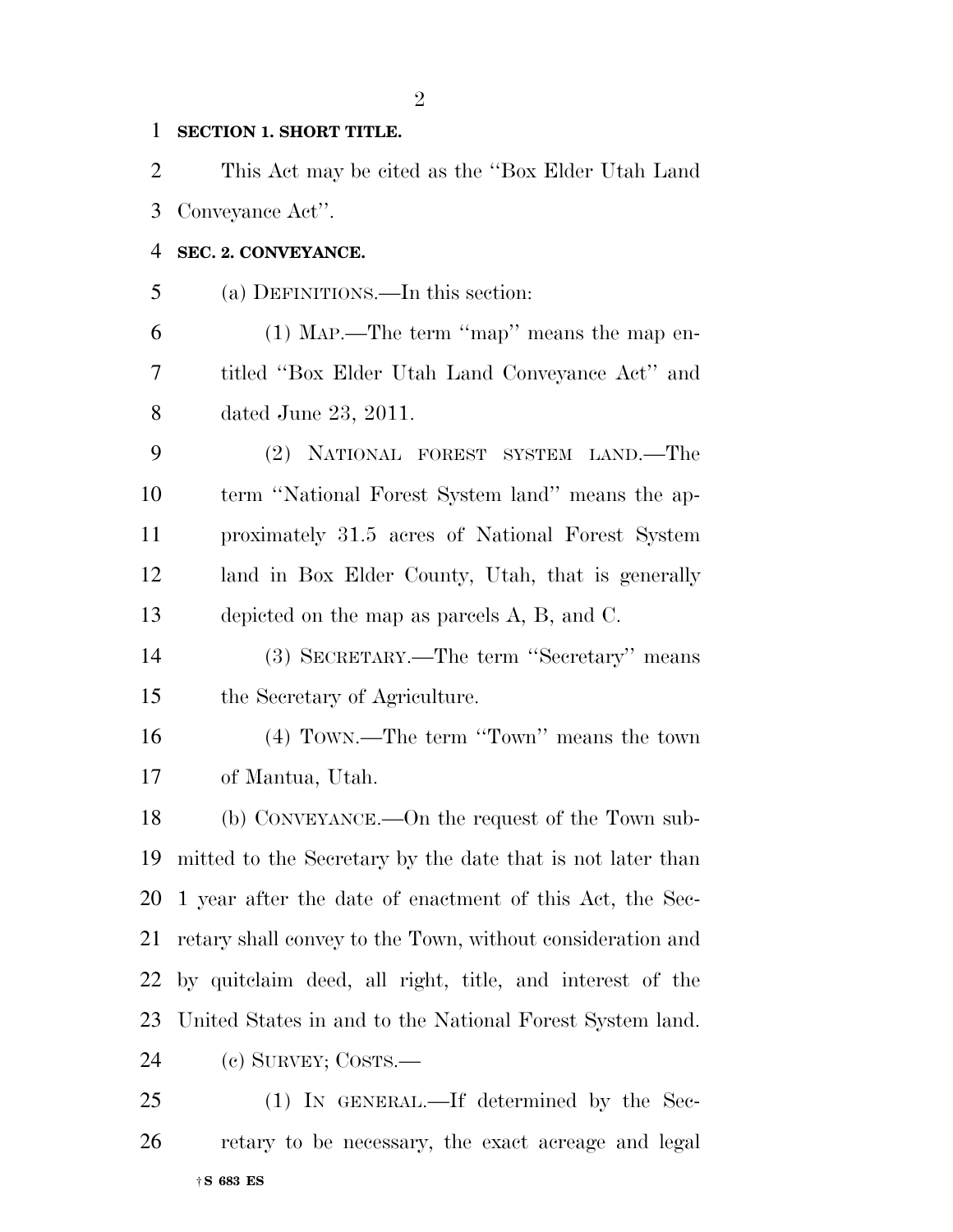description of the National Forest System land shall be determined by a survey approved by the Sec-retary.

 (2) COSTS.—The Town shall pay the reasonable survey and other administrative costs associated with the conveyance.

 (d) USE OF NATIONAL FOREST SYSTEM LAND.—As a condition of the conveyance under subsection (b), the Town shall use the National Forest System land only for public purposes.

 (e) REVERSIONARY INTEREST.—In the quitclaim deed to the Town, the Secretary shall provide that the Na- tional Forest System land shall revert to the Secretary, at the election of the Secretary, if the National Forest System land is used for a purpose other than a public pur-pose.

 (f) ADDITIONAL TERMS AND CONDITIONS.—With re- spect to the conveyance under subsection (b), the Sec-retary may require such additional terms and conditions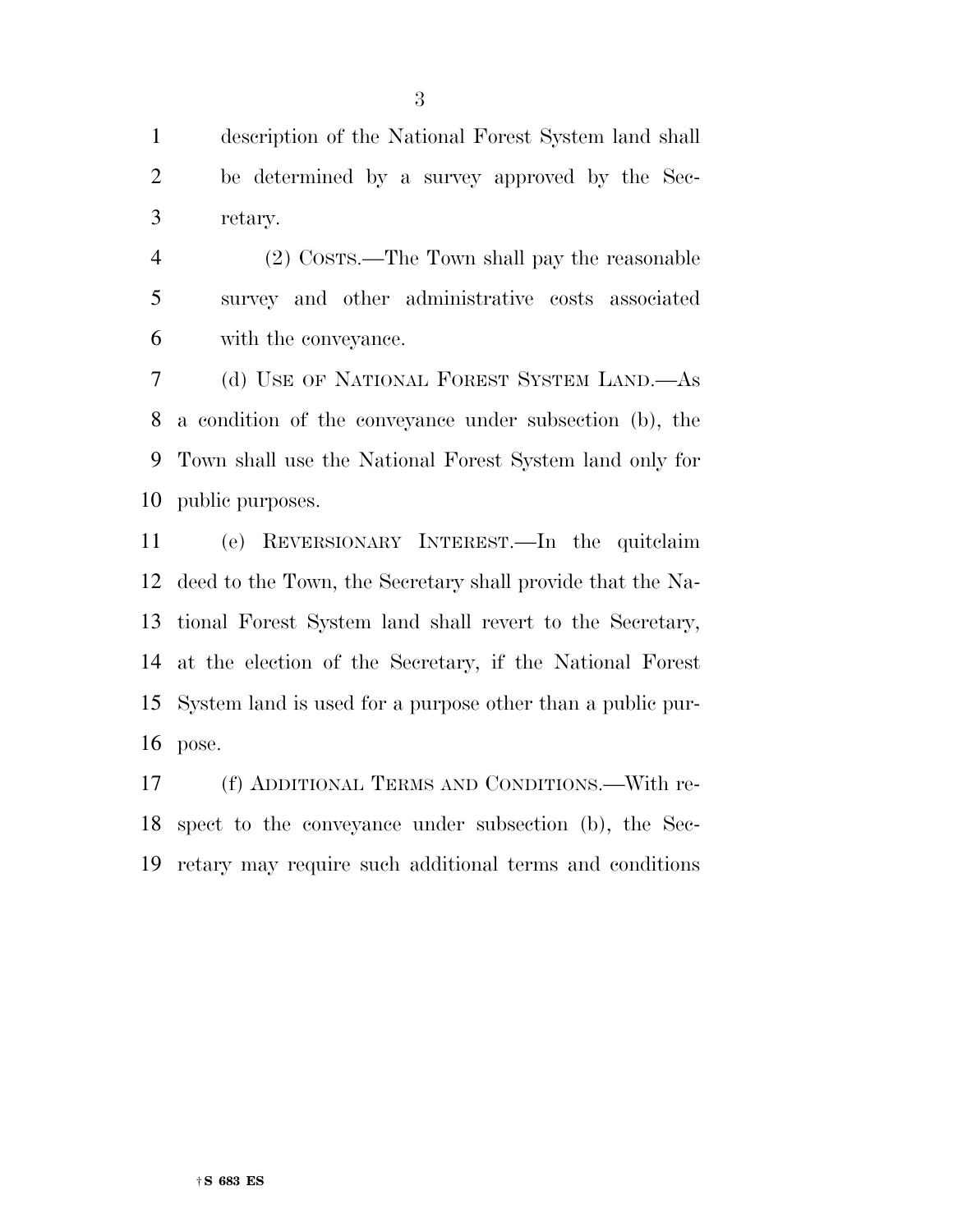- 1 as the Secretary determines to be appropriate to protect
- $2\,\,$  the interests of the United States.

Passed the Senate November 2, 2011.

 $\textit{Attest:}$ 

 $\label{eq:1} Secretary.$